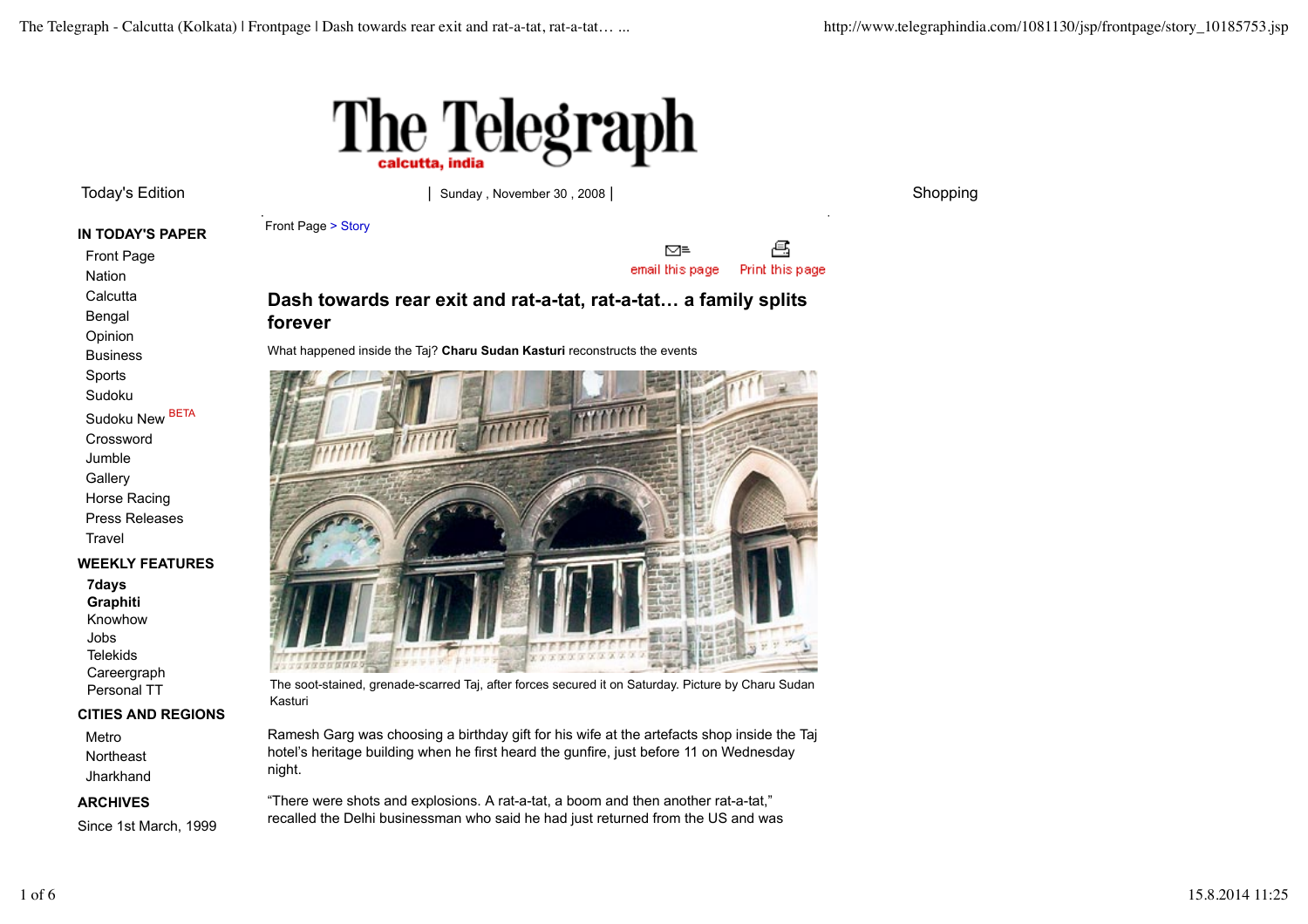#### **THE TELEGRAPH**

- About Us
- Advertise
- Feedback
- Contact Us



spending the night in Mumbai.

Garg and the shop attendants ducked behind the counters. "Two armed youths were firing senselessly. They would fire towards people, then to- wards the ceiling. A glass slab came crashing down."

## **Wednesday midnight**

Garg first heard police or ambulance sirens.

"By midnight," said Satish Gupta, reception attendant at sister hotel Taj Presidency, "our colleagues (Taj Mahal hotel staff) inside had fanned out to all the wings of the hotel, to all the rooms, to ensure everyone was adequately warned."

**Advt Links:** Anandabazar Patrika Epaper

Gupta said a Taj Mahal employee told him over the phone that the staff were keen to spread out between the various groups of guests — in different sections of the hotel — to give them a sense of security.

## **Thursday, 1am**

Many of the guests had locked themselves in their rooms.

Malaysian citizen Hemlata Kasi Pillai, 52, an underwriter with German financial group Hannover Re, used the internal phone to speak to a colleague in another room at 1am, her husband Siva Kumaran said.

"That was the last time anyone spoke to her. Please help me find her," pleaded Kumaran, who arrived in India after learning about the attack.

Pillai is missing; her colleague escaped and is being treated for a bullet injury at Mumbai's JJ Hospital.



Bedsheets tied to windows, which guests used to escape from gunmen

The Malaysian consulate in Mumbai has asked the Indian government to help it trace Pillai but is yet to receive a reply, said consul-general Wan Zaidi Wan Abdullah.

At 1am, Taj staff switched off all the lights and disconnected all modes of communication, including internal phones, Gupta said.

By then, police constable Sambhav Rane was crouching metres from the hotel, finger on trigger, ready to fire at any movement in the hotel.

He heard an explosion and rose to see the hotel's central dome on fire. It was around 1.20am, said Rane, on duty on Saturday as a guard to ward off curious bystanders.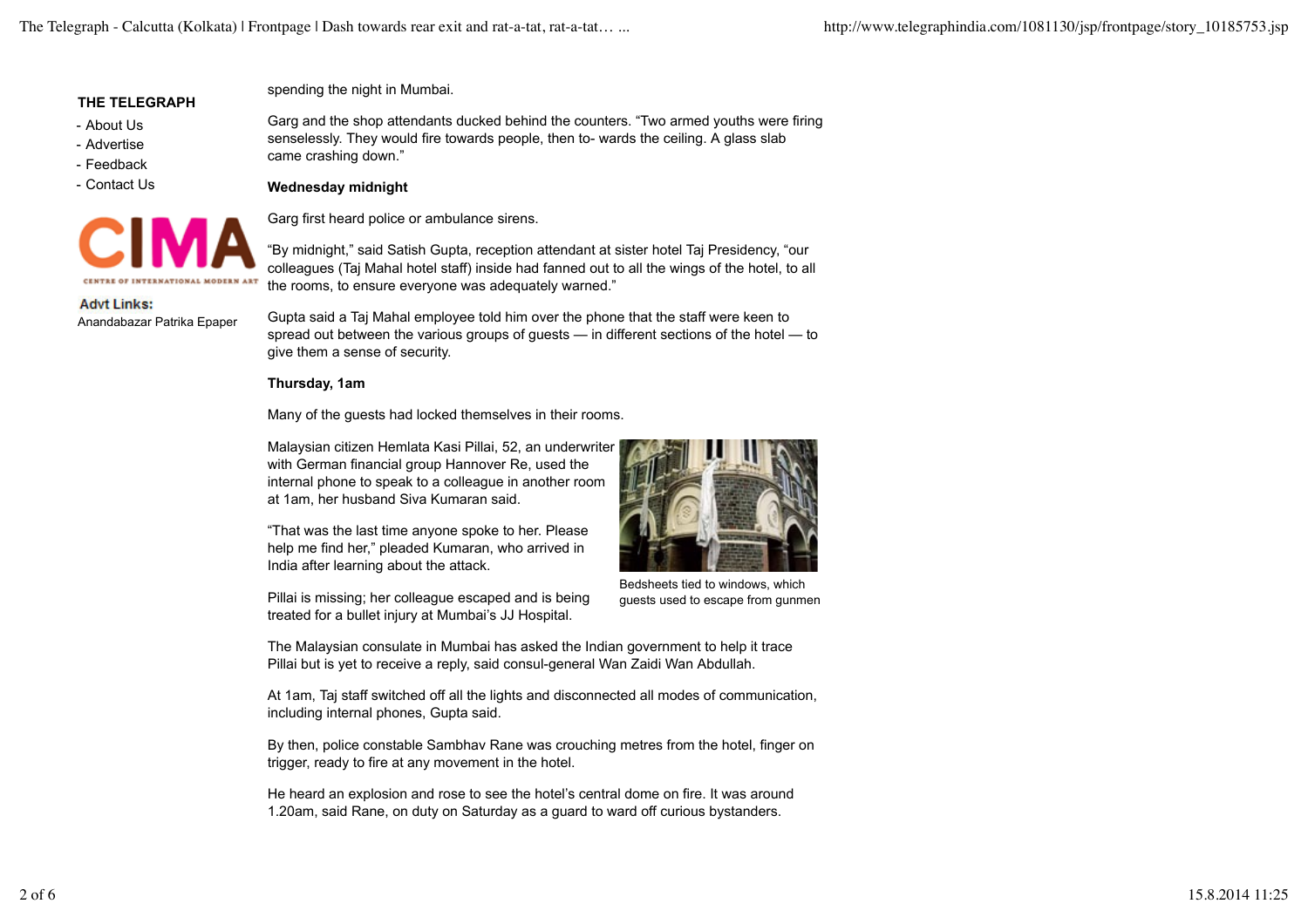"We realised at that point that the terrorists might try to set the building on fire. We needed to enter quickly."

#### **2am**

The police lobbed grenades, aiming near the hotel's front entrance to clear the area for entry. "The army had come by then, and we entered together," Rane said. The fire was spreading through the top floor of the heritage building.

One set of people, Rane said, was shepherded out from the hotel's rear around 2.30am.

### **3.30am**

The fire engines arrived ar- ound 3.30, by when the blaze was spreading downwards from the upper floors, Garg said.

"There were screams I can never forget, from people who I presume must have been trapped in rooms on the burning floors," he said.

For fireman Shabir Sheikh, the challenge was not just to douse the flames or pull out the trapped people. "The challenge was to do so without getting shot ourselves," said Sheikh, at the Taj on Saturday like Rane.

By late morning, all externally visible flames had been extinguished but Sheikh said his colleagues were still putting out the smouldering embers inside the buildings.

### **4.30am**

"By 4.30am, we had pulled out many of those screaming through the windows," Sheikh said. But a new battlefront was just opening up.



Harish Mehta, 27, was in the middle of a family dinn- er at the elite club, Chambers, towards the rear of the hotel when he first heard the gunshots. "The firing sounded distant, though it was clearly from within the hotel," he said.

Hotel staff promptly locked everyone inside the club, at least three of them staying with the guests.

Once the lights went off at 1am the firing subsided, Mehta said. At 4.30, the guests trapped inside Chambers made a dash for the rear exit. "Just as we were reaching the exit, we heard firing behind us. The terrorists, it appears, came from the heritage building, through the kitchen towards the rear," he said.

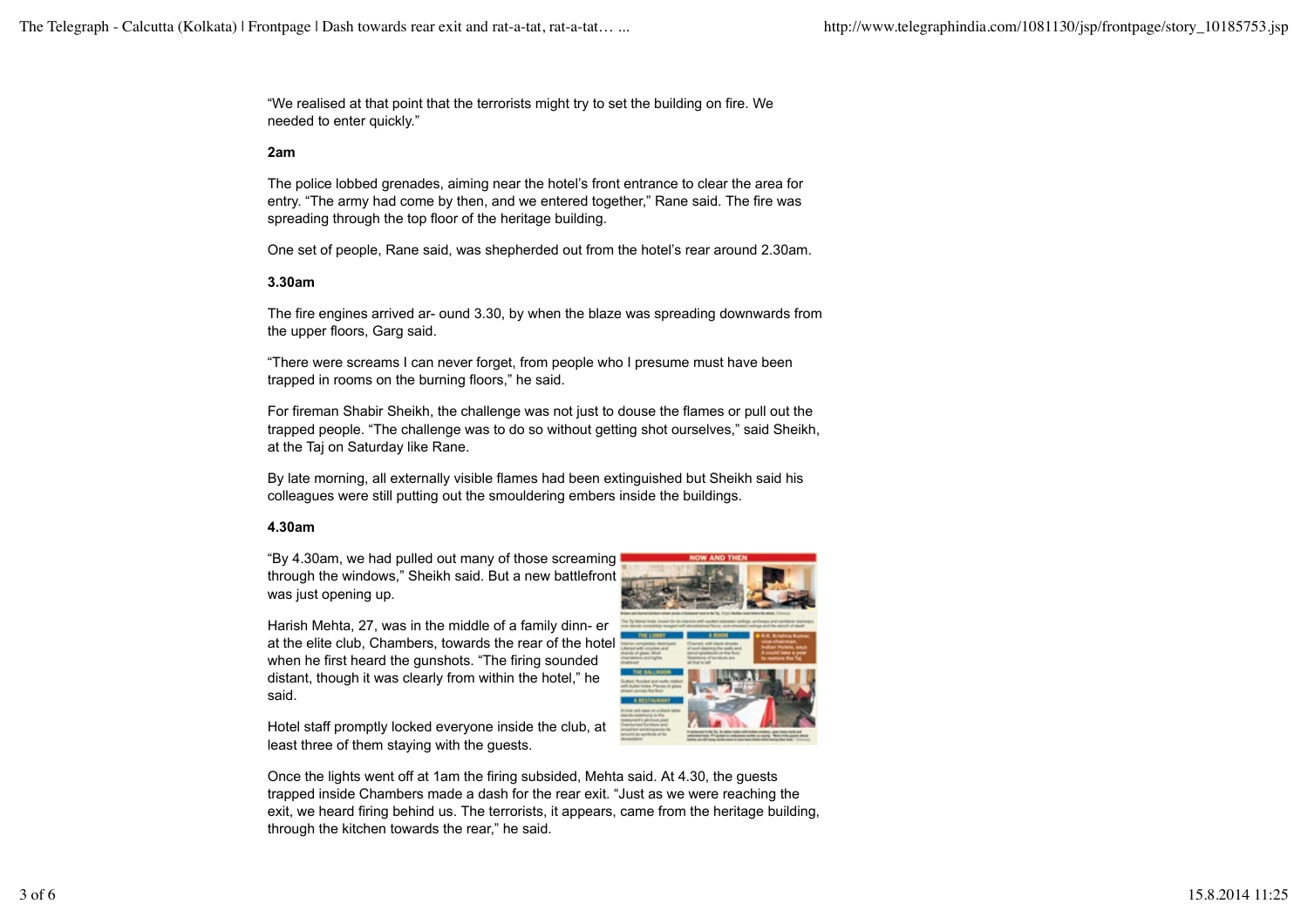Mehta and others who were near the exit ran out, falling flat on the road and wriggling under parked cars. "But those who were a little behind us decided to go back to Chambers. The staff locked them in again," Mehta said.

His family members — he was too traumatised to say who and how many — were among those trapped inside Chambers a second time. Mehta spoke to them on the phone.

Before long, all the guests inside Chambers had been taken hostage, Mehta said. "That's when my family stopped answering phones. I don't know when exactly they were killed," he said, lowering his eyes and then, with a final glance at the club, climbing into his car.

One of the three cars in which the Mehtas had arrived at the hotel got pockmarked in the crossfire and is under police supervision for evidence.

Mehta had come to collect the cars today; he left with two.

### **5am**

By 5am on Thursday morning, soon after Mehta's dash-and-crawl to safety, the hotel's left dome was also on fire, constable Rane said. Some guests on the floors below the left dome began climbing down the wall, using sheets tied to bedposts.

### **8am**

Around 8am, Garg and at least 20 others had been evacuated through the sea-facing entrance. But shop owner Rahul Thakker was still inside with many others.

"I still can't be sure where I was stuck. When the firing in the lobby started, I had fled with some guests to a room on either the sixth or the seventh floor," he said, adding that the firing resumed around 10am.

### **11am**

Rane said the security forces had taken complete control of the area around the entrance and the lobby by around 11am, and ambulances were rushed in to take the injured and dead to hospital.

The gun battle continued, amid the odd grenade explosion, till 5.30pm when a fresh squad replaced Rane's team of policemen.

## **7pm**

Around 7, Thakker and another batch of trapped people were evacuated. "But it was evident from the security personnel's conduct that the battle was far from over," he said.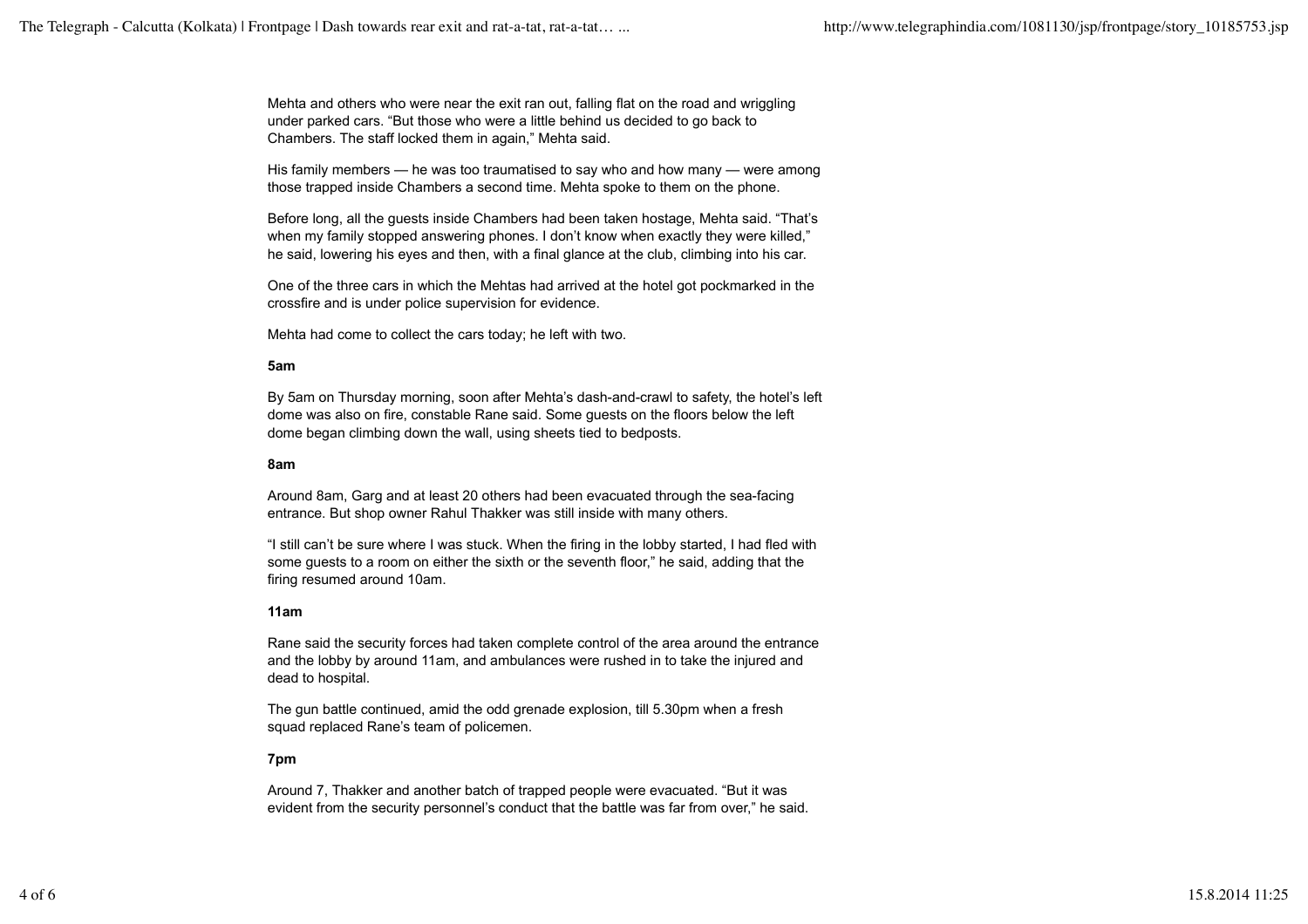At 8pm, fireman Sheikh and his colleagues faced a fresh challenge — the left wing of the heritage building was on fire again, after another grenade explosion, barely hours after they had doused the earlier flames.

Through the night, ambulances from the municipality kept lining up at the entrance as victims were brought out, recalled Gopinath Bhavre, a civic worker who has made "at least 20 trips" to the Taj over the past two days.

*Written on the basis of accounts given by security officials who were rushed in, the guests who escaped, the shopkeepers and employees who were trapped inside and the relatives of missing, dead or freed hostages*



#### **More stories in Front Page**

- Dash towards rear exit and rat-a-tat, rat-a-tat… a family splits forever
- Bush offers a hand, Obama dials Singh
- Pigeons flock back to plundered home
- What world paid: 183 dead, 327 injured
- Delhi stiffens at ISI U-turn
- Cong arms PM, nudges Patil
- Italy chef fight to take milk to baby